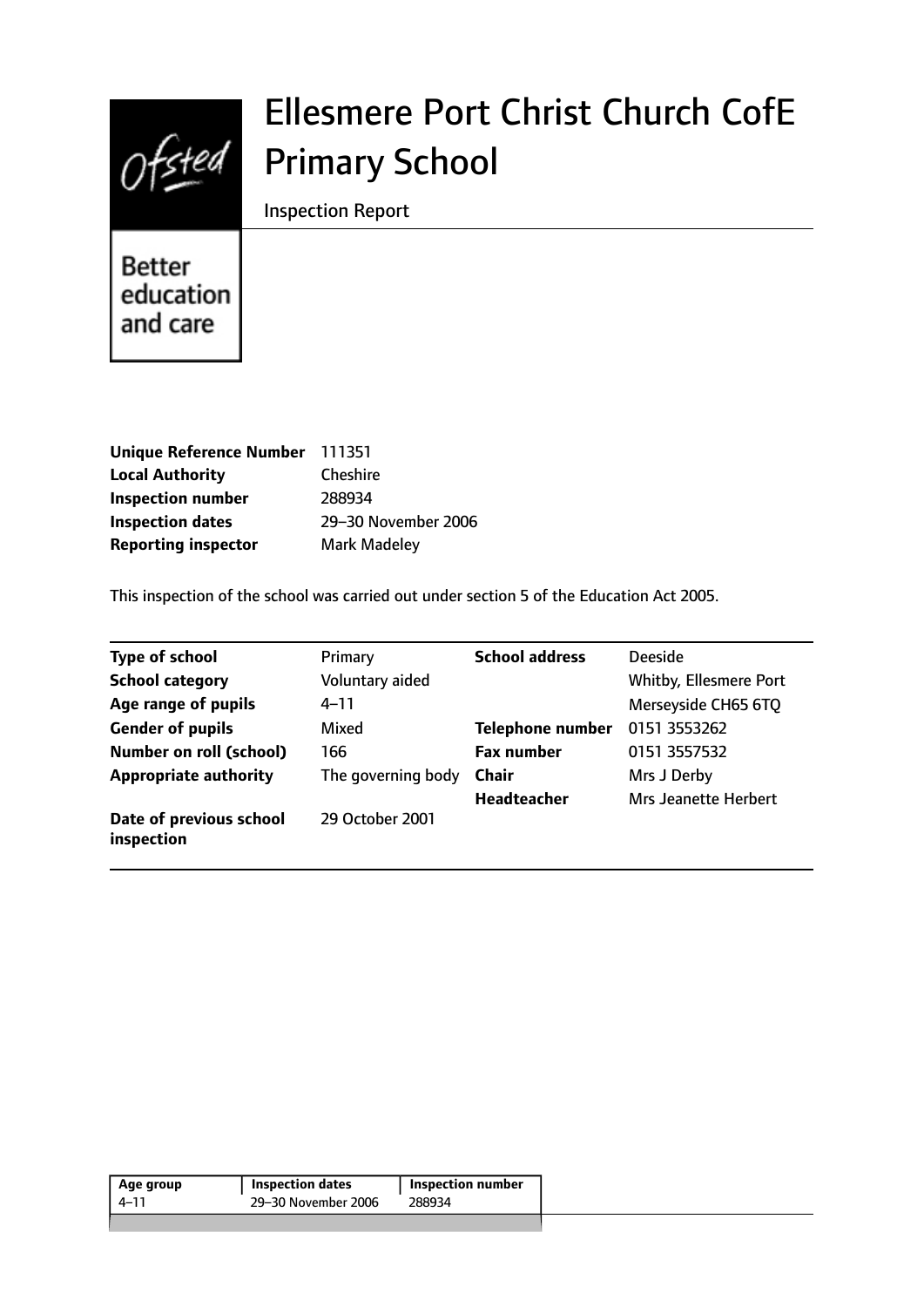© Crown copyright 2006

Website: www.ofsted.gov.uk

This document may be reproduced in whole or in part for non-commercial educational purposes, provided that the information quoted is reproduced without adaptation and the source and date of publication are stated.

Further copies of this report are obtainable from the school. Under the Education Act 2005, the school must provide a copy of this report free of charge to certain categories of people. A charge not exceeding the full cost of reproduction may be made for any other copies supplied.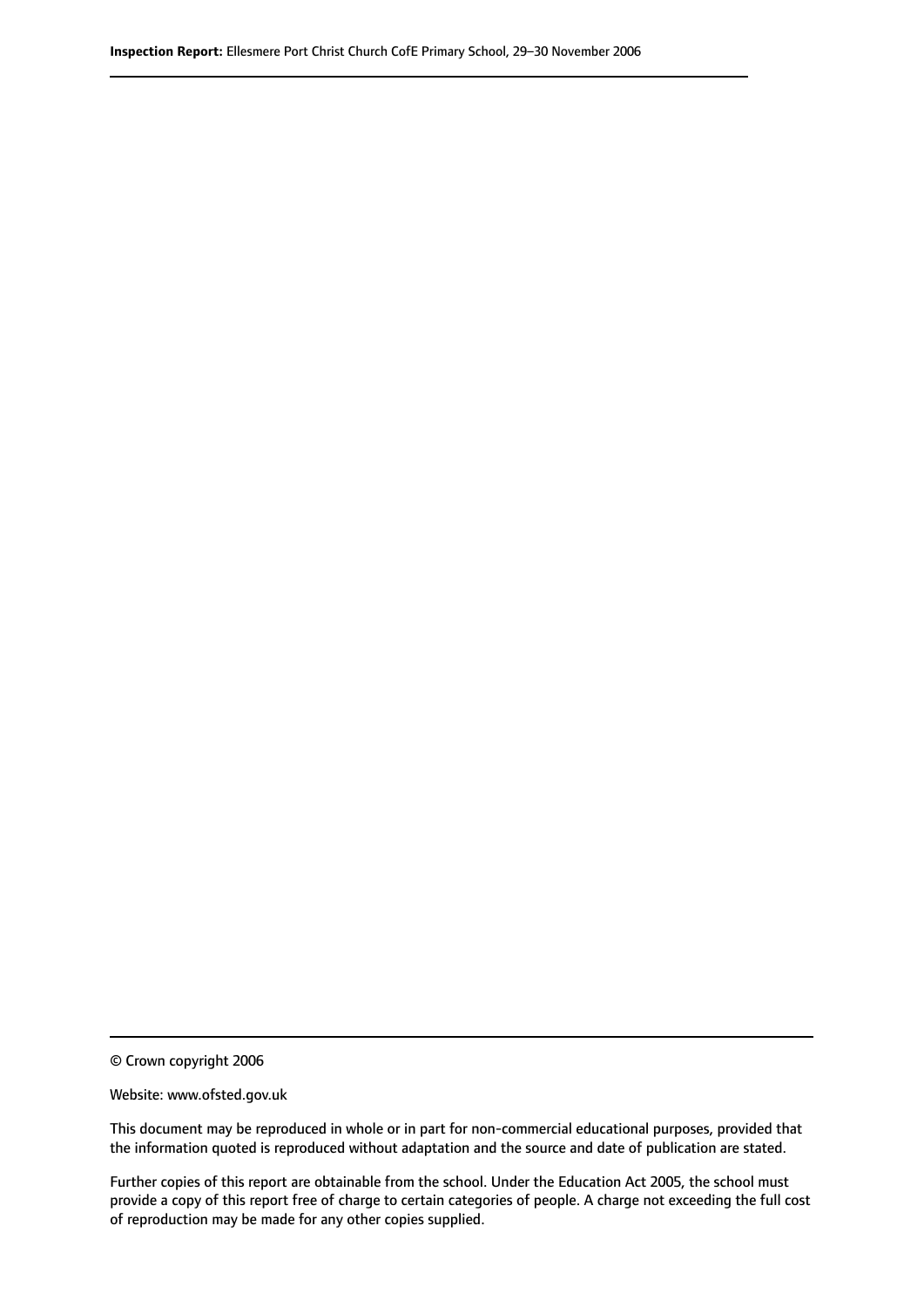# **Introduction**

The inspection was carried out by two Additional Inspectors.

### **Description of the school**

The pupils of this small school are virtually all of White British heritage. They live in a mixture of owner occupied and local authority housing. The parents of approximately one half of them have chosen to bring their children to this school rather than use more local schools. The percentage of children eligible for free school meals is average. The proportion of children with learning difficulties and/or disabilities is below average but five children have statements for additional need, which is exceptionally high. A much higher percentage of children than is usual join the school part way through their education. For instance, 10 of the 19 children in the current Year 6 class have attended at least one other school.

#### **Key for inspection grades**

| Grade 1 | Outstanding  |
|---------|--------------|
| Grade 2 | Good         |
| Grade 3 | Satisfactory |
| Grade 4 | Inadequate   |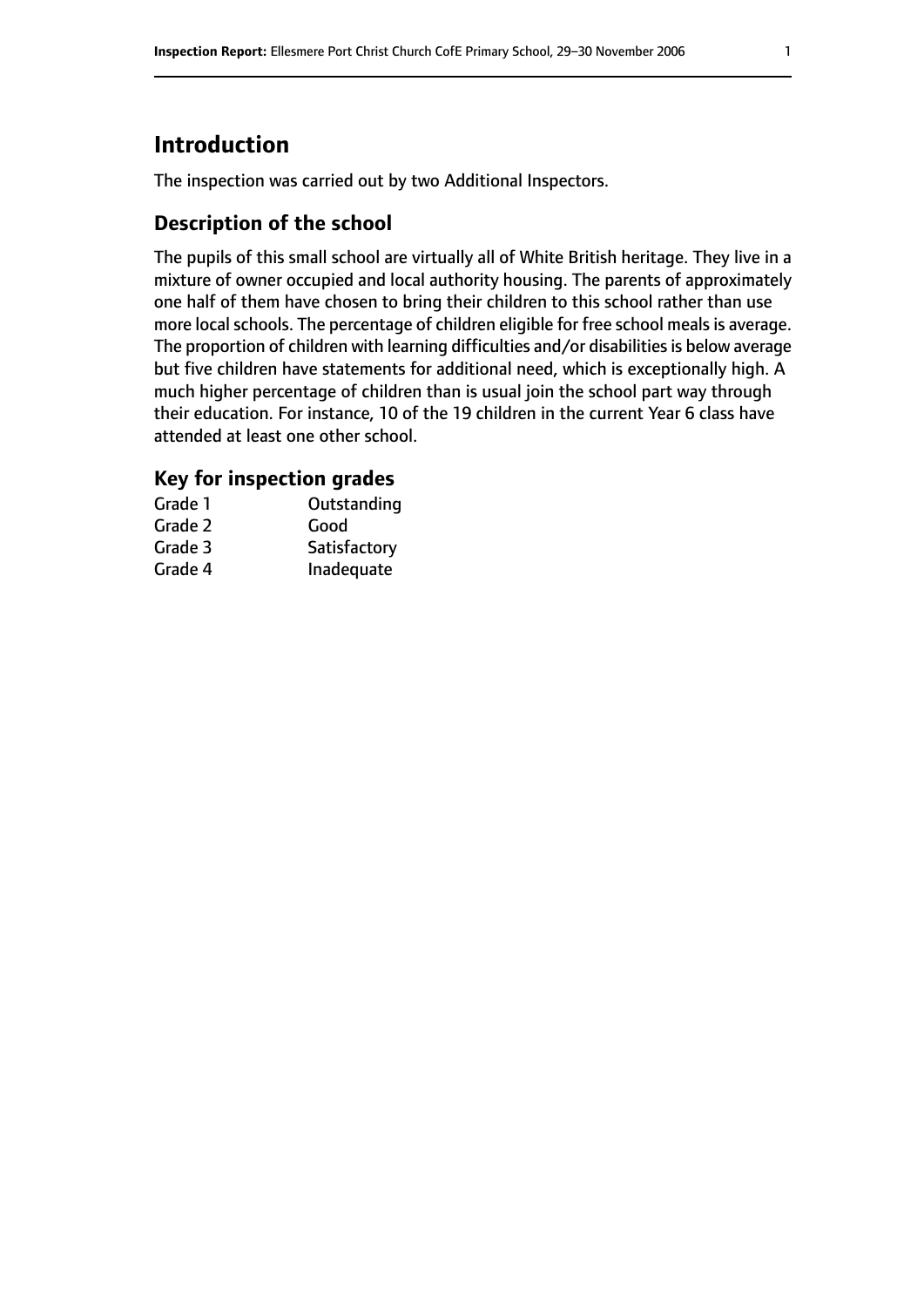# **Overall effectiveness of the school**

#### **Grade: 2**

This is a good school, which gives good value for money. Parents commented that the school works very hard at making a caring, stimulating and achieving community. The inspection confirms this view and agrees with the school's evaluation of its effectiveness. Good management has maintained the high standards identified by the last inspection, improved the quality of children's personal development and sorted out the issues for improvement. Management knows the strengths and areas for development of the school because it carefully and regularly checks provision. The governing body works effectively with management to meet the needs of the children. All of the above come together, to demonstrate that the school has good capacity to improve further.

Children join the Reception class with attainment at the expected levels. Satisfactory provision in the Foundation Stage helps children make steady progress. In this class, planning is too general because assessment information on individuals is not used well enough and tends to limit the children's progress. Throughout Years 1 to 6 progress is good and children achieve well because good teaching is effective in meeting their needs. In the national tests Year 6 children have reached above average results for the last three years. Children enjoy learning and present their work very neatly, particularly their topic work. What children will learn during the lesson is consistently shared with them and they are very good at assessing their own learning at the end of a lesson. Teachers in Years 3 to 6 challenge the most able children consistently well but this is less strong in Years 1 and 2 because the teachers' planning to meet the needs of the most able is inconsistent. Small classes containing children of the same age is a positive feature of provision, especially when so many new children arrive at the school during the year and need additional help to settle in.

The curriculum for mathematics and science is based on practical work and enables children to make very good progress. Topic work is a feature of the good curriculum and is taught well and the children's books have high quality content. Pupils' personal development is outstanding. Children greatly enjoy the many trips out and visitors to school. These help to broaden their understanding of the world. Both parents and children like the annual residential visits for all children in Years 3 to 6, which help children become more independent. Children's spiritual, moral, social and cultural development is outstanding. Other personal skills are developed in an outstanding way because the school has an extensive programme to promote positive values and takes care of all its pupils. Children behave exceptionally well and are active and eat healthily. They know many ways of staying safe. Charities both in the United Kingdom and abroad are supported enthusiastically. Positive links with the on-site pre-school help children get to know staff and settle quickly into the school's routines. Parents are fully supportive of the school and many of them help in class on a regular basis. Links with the local parish and community are very strong and benefit children's spiritual development greatly.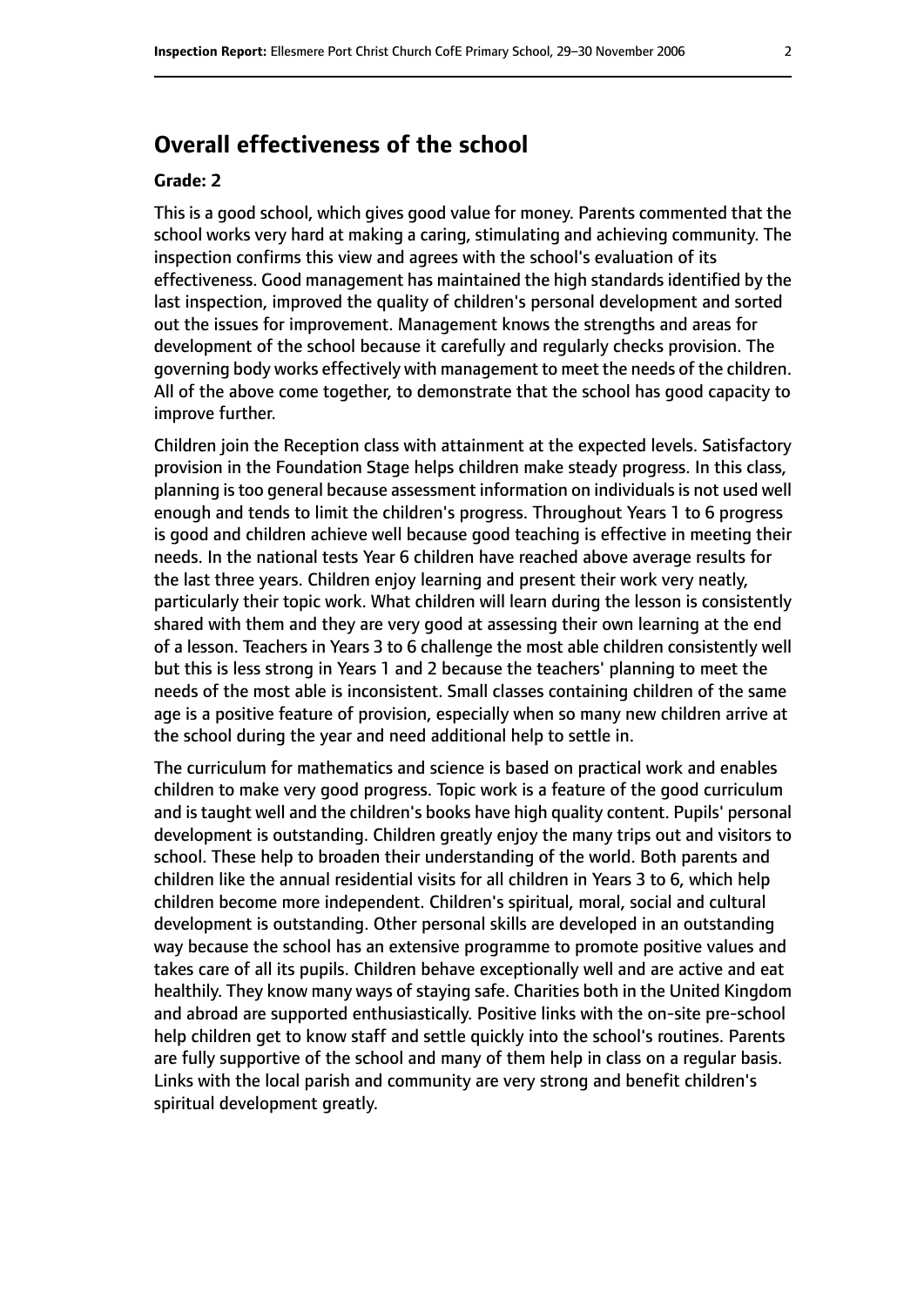#### **What the school should do to improve further**

- Provide greater challenge for more able children in English and mathematics in Years 1 and 2.
- Improve the use of assessment information in the Foundation Stage so as to plan activities that meet the needs of all children.

# **Achievement and standards**

#### **Grade: 2**

Children start school with a wide range of attainments. Most settle quickly because of the very good links with the on-site private pre-school provision. They make satisfactory progress and start in Year 1 with attainment similar to national expectations. Children's understanding of letter sounds has been weak in the past, but initiatives to improve their knowledge are already having a positive effect on learning. However, there are missed opportunities to plan activities across the curriculum to challenge the children further which tends to hamper their progress.

Through Key Stage 1, children make satisfactory progress. The school hastaken action to improve progress, especially of the most able. It is too early to say whether or not there has been a major impact. The results of teacher assessments and tests at the end of Key Stage 1 in reading, writing and mathematics have been average, with some slight variations, for five years. The percentage of children reaching the higher Level 3 is consistently below average in all three subjects.

All children make good progress in Key Stage 2 and achieve well. Results from the national tests in English, mathematics and science have been above average for the last three years. Children make very good progress in mathematics and science. The school's actions to improve children's rate of progress in English are in their early stages. The governors set the school challenging targets, which are generally met. Children with learning difficulties and/or disabilities are well supported. Well-taught additional programmes are used to meet their learning needs and they make good progress.

# **Personal development and well-being**

#### **Grade: 1**

Children's spiritual, moral, social and cultural development is outstanding.

Children behave really well in class and outside. They say that they love coming to school and this is reflected in the above average attendance levels. Children welcome responsibilities both large and small and carry out their duties conscientiously. The school council is active in voicing children's views and has a governor on the council so the governing body knows children's views too. The children are developing very good social skills as they contribute well to community events and are responsive to charity appeals. Their lunch boxes and the free fruit scheme show that children have taken the message of 'five fruit or vegetables a day' on board and have a very good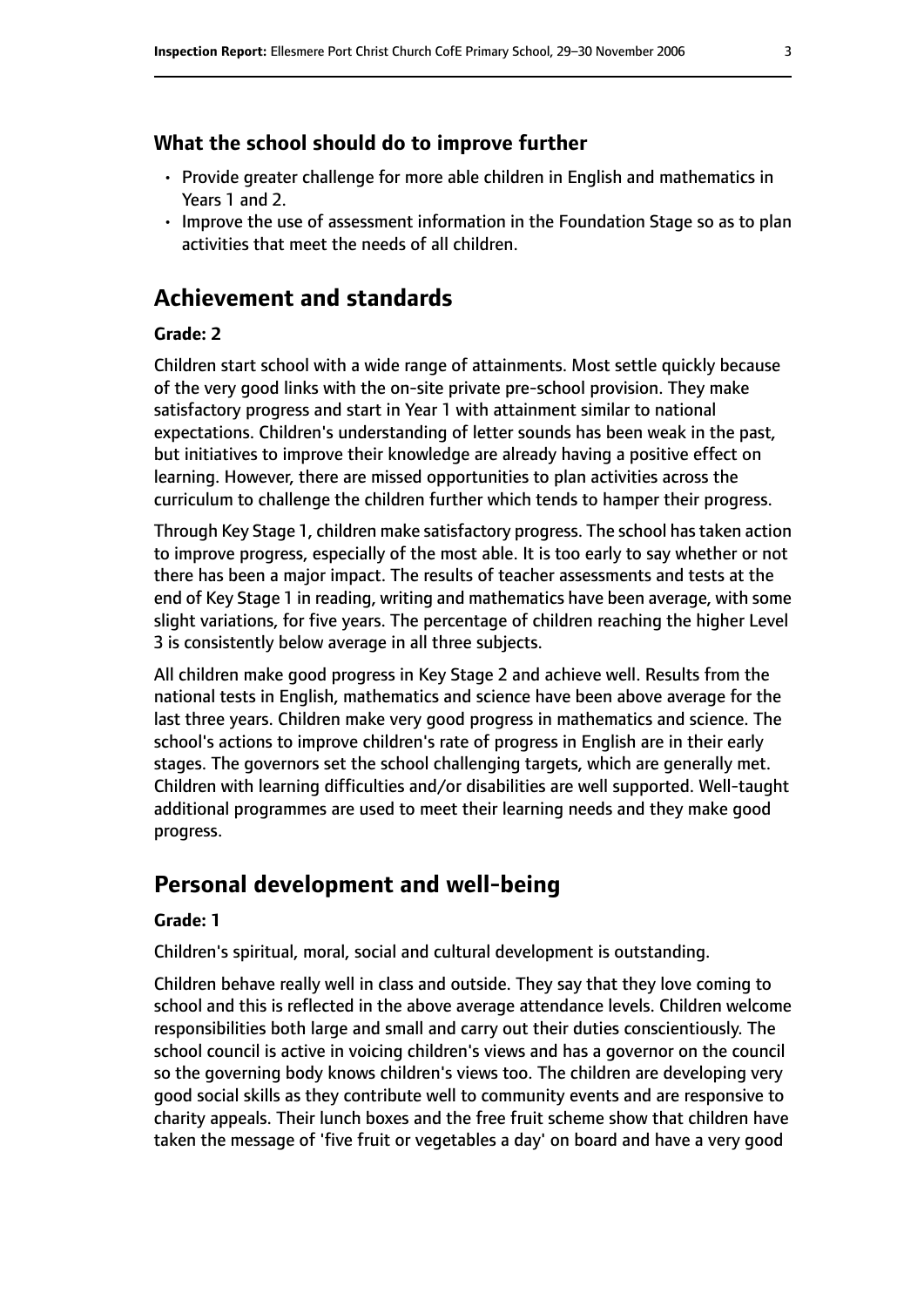understanding of how to stay healthy. Children report that there islittle, if any, bullying and that they are well aware of what to do should any problem arise. They know how to handle tools, cross the road and use the Internet safely. They are well prepared for their next school because attitudes are very positive, they work together cooperatively and they make good progress in their basic skills.

# **Quality of provision**

#### **Teaching and learning**

#### **Grade: 2**

Children behave extremely well and want to learn because teachers make lessons interesting, for instance, through good use of new technology, use praise effectively and value the contribution of every child. Teachers' use of questioning is generally good and in Years 5 and 6 is excellent. Children consolidate their learning because teachers ask questions like, 'how did you work that out?' and give children time to think about their response, for example, through effective use of partner discussion. In most classes tasks are well matched to the needs of the children, though this is not totally consistent in Key Stage 1, especially for the more able. The use of assessment information to help teachers plan the next stage in children's learning is good in Years 1 to 6. Those children who need additional support or further challenge are identified quite quickly and suitable programmes put in place to aid their learning. In the Foundation Stage, the quality of teaching and learning is satisfactory. Activities are exciting and good use is made of the outdoor area for exercise and learning. But teachers' planning is too general and does not meet the individual needs of children well enough. Opportunities are missed to find out what individual children know and plan future activities, which build on that understanding.

#### **Curriculum and other activities**

#### **Grade: 2**

Although the curriculum is planned well overall, it is not consistently challenging to extend the children in the Foundation Stage and meet the needs of the most able children in English and mathematics in Key Stage 1. The school was one of the first to adopt a 'skills based' curriculum and this is instrumental in helping children see the links between subjects and develop their creativity. The six areas of learning of the Foundation Stage programme are covered satisfactorily. A well-planned programme for personal, social and health education gives children a very good idea of how to stay fit and safe. Children also take up the opportunities to exercise provided by the good range of clubs and team sports. An exceptional aspect of the extra provision is that children in Years 3 to 6 have the chance to go on a residential visit every year. Children report that this helps them learn to work together, solve problems and have fun!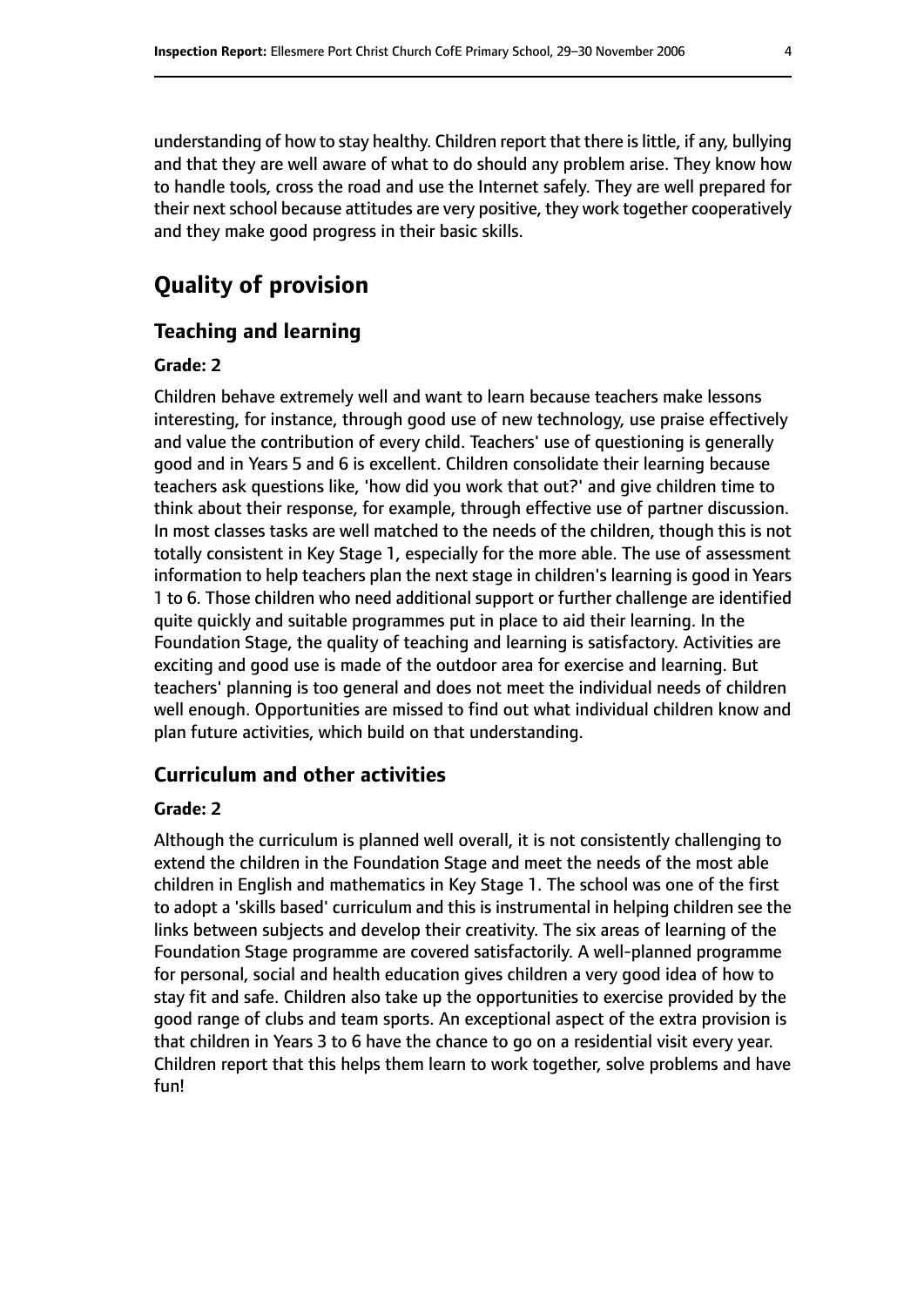#### **Care, guidance and support**

#### **Grade: 2**

'Christ Church is a safe and caring environment,' report parents. They feel that staff look after their children well and know that any concerns will be dealt with promptly. Procedures for safeguarding children are in place. The parents of children with learning difficulties and/or disabilities are kept fully informed about the additional provision for their child. Each child has his or her own targets. However, global statements like 'follow instructions' are not broken down into smaller steps for the pupils and parents to see progress. Good annual reports keep parents well informed about their child's progress. Many parents help their child at home using information provided by the school. Pupils have a very good understanding of the quality of their work because work partners in lessons make useful comments and teachers' marking is of a consistently good quality.

#### **Leadership and management**

#### **Grade: 2**

All members of staff share a vision for the school, which is based on Christian values. Parents, many of whom have specifically chosen this school, share the school's values and think that their child is 'well cared for by an exceptional staff who are very well led'. Any and every child is welcomed into the school and treated with respect by all. Many children potentially at risk in other schools learn successfully. All staff endeavour to provide the best care and education for each child and there is a joint effort to raise standards further. Senior managers generally make effective use of the good systems for checking on the children's progress, as well as checking on the impact of new initiatives. Teaching is improved by good feedback from lesson observations and reviews of children's books. Financial resources are used very carefully to meet the needs of children. Decisions regarding spending are carefully considered and reviewed for their impact on children's learning. Governance is good. Governors are very supportive, for example, attending half-termly communion, as well as visiting their allotted class quite frequently. They are particularly effective at maintaining a close watch on expenditure.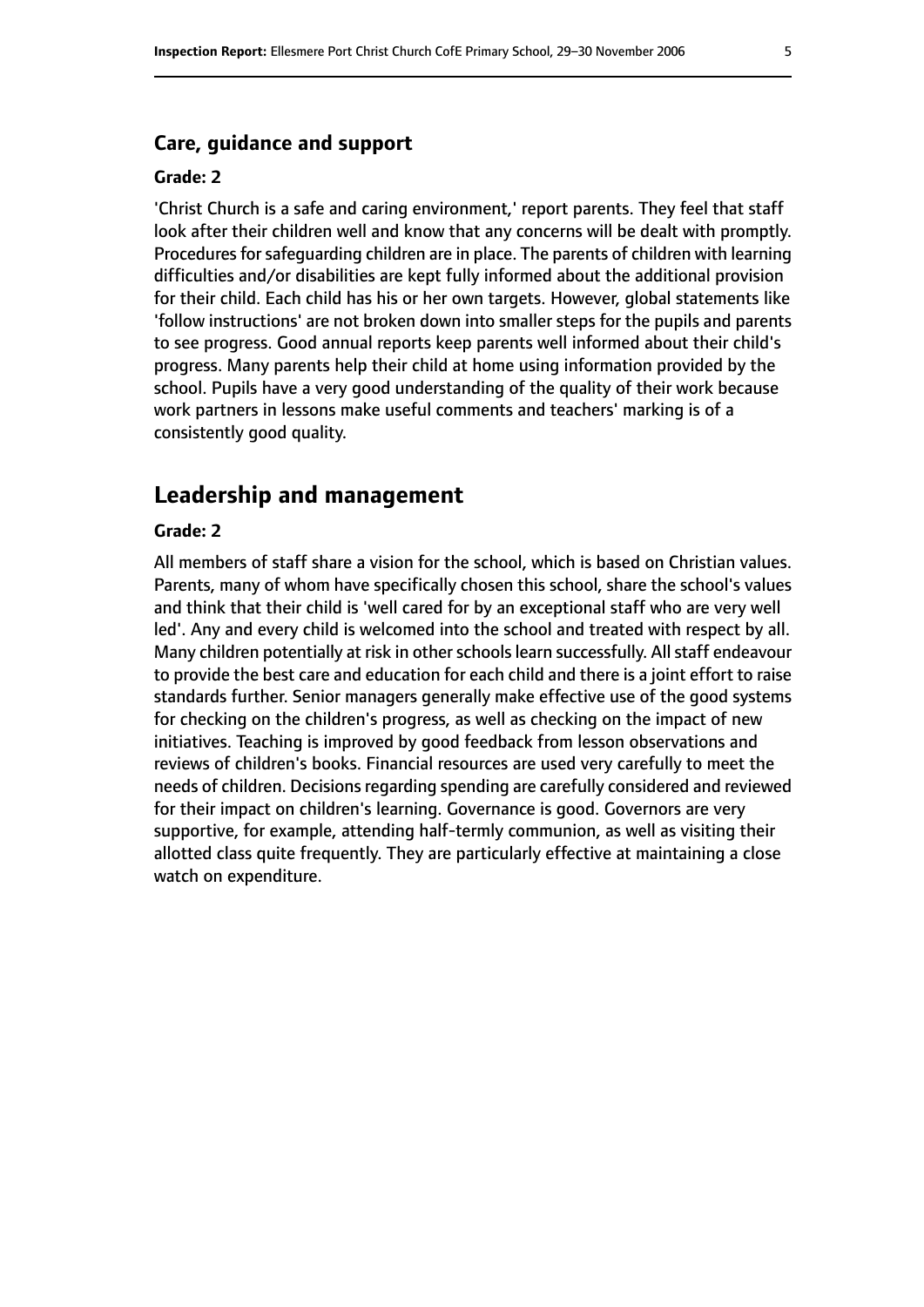**Any complaints about the inspection or the report should be made following the procedures set out inthe guidance 'Complaints about school inspection', whichis available from Ofsted's website: www.ofsted.gov.uk.**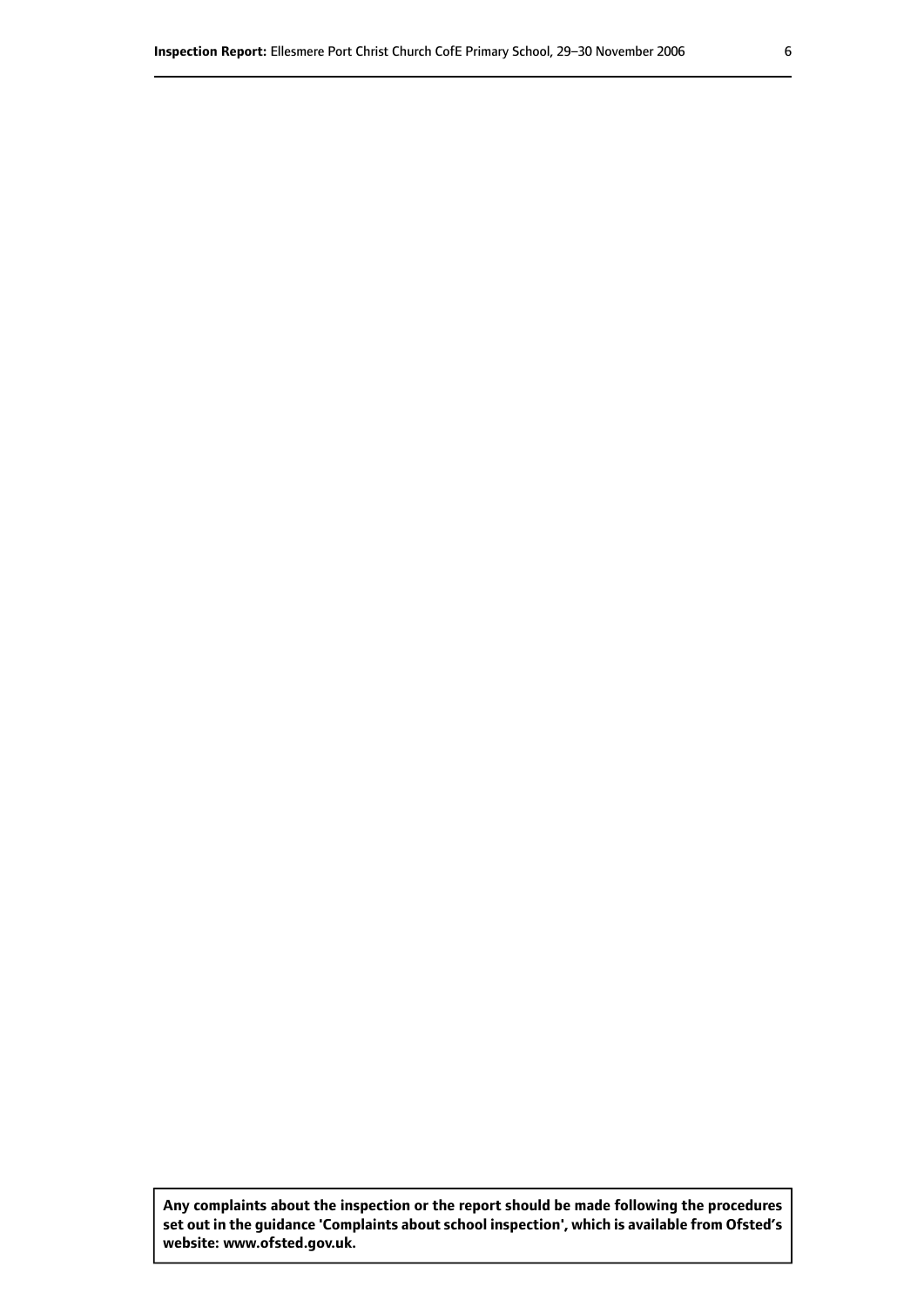# **Inspection judgements**

| Key to judgements: grade 1 is outstanding, grade 2 good, grade 3 satisfactory, and grade 4 | School         |
|--------------------------------------------------------------------------------------------|----------------|
| inadeauate                                                                                 | <b>Overall</b> |

# **Overall effectiveness**

| How effective, efficient and inclusive is the provision of education, integrated<br>care and any extended services in meeting the needs of learners? |     |
|------------------------------------------------------------------------------------------------------------------------------------------------------|-----|
| How well does the school work in partnership with others to promote learners'<br>well-being?                                                         |     |
| The quality and standards in the Foundation Stage                                                                                                    |     |
| The effectiveness of the school's self-evaluation                                                                                                    |     |
| The capacity to make any necessary improvements                                                                                                      |     |
| Effective steps have been taken to promote improvement since the last<br>inspection                                                                  | Yes |

# **Achievement and standards**

| How well do learners achieve?                                                                               |  |
|-------------------------------------------------------------------------------------------------------------|--|
| The standards <sup>1</sup> reached by learners                                                              |  |
| How well learners make progress, taking account of any significant variations between<br>groups of learners |  |
| How well learners with learning difficulties and disabilities make progress                                 |  |

## **Personal development and well-being**

| How good is the overall personal development and well-being of the<br>learners?                                  |  |
|------------------------------------------------------------------------------------------------------------------|--|
| The extent of learners' spiritual, moral, social and cultural development                                        |  |
| The behaviour of learners                                                                                        |  |
| The attendance of learners                                                                                       |  |
| How well learners enjoy their education                                                                          |  |
| The extent to which learners adopt safe practices                                                                |  |
| The extent to which learners adopt healthy lifestyles                                                            |  |
| The extent to which learners make a positive contribution to the community                                       |  |
| How well learners develop workplace and other skills that will contribute to<br>their future economic well-being |  |

# **The quality of provision**

| How effective are teaching and learning in meeting the full range of the<br>learners' needs?          |  |
|-------------------------------------------------------------------------------------------------------|--|
| How well do the curriculum and other activities meet the range of needs<br>and interests of learners? |  |
| How well are learners cared for, guided and supported?                                                |  |

 $^1$  Grade 1 - Exceptionally and consistently high; Grade 2 - Generally above average with none significantly below average; Grade 3 - Broadly average to below average; Grade 4 - Exceptionally low.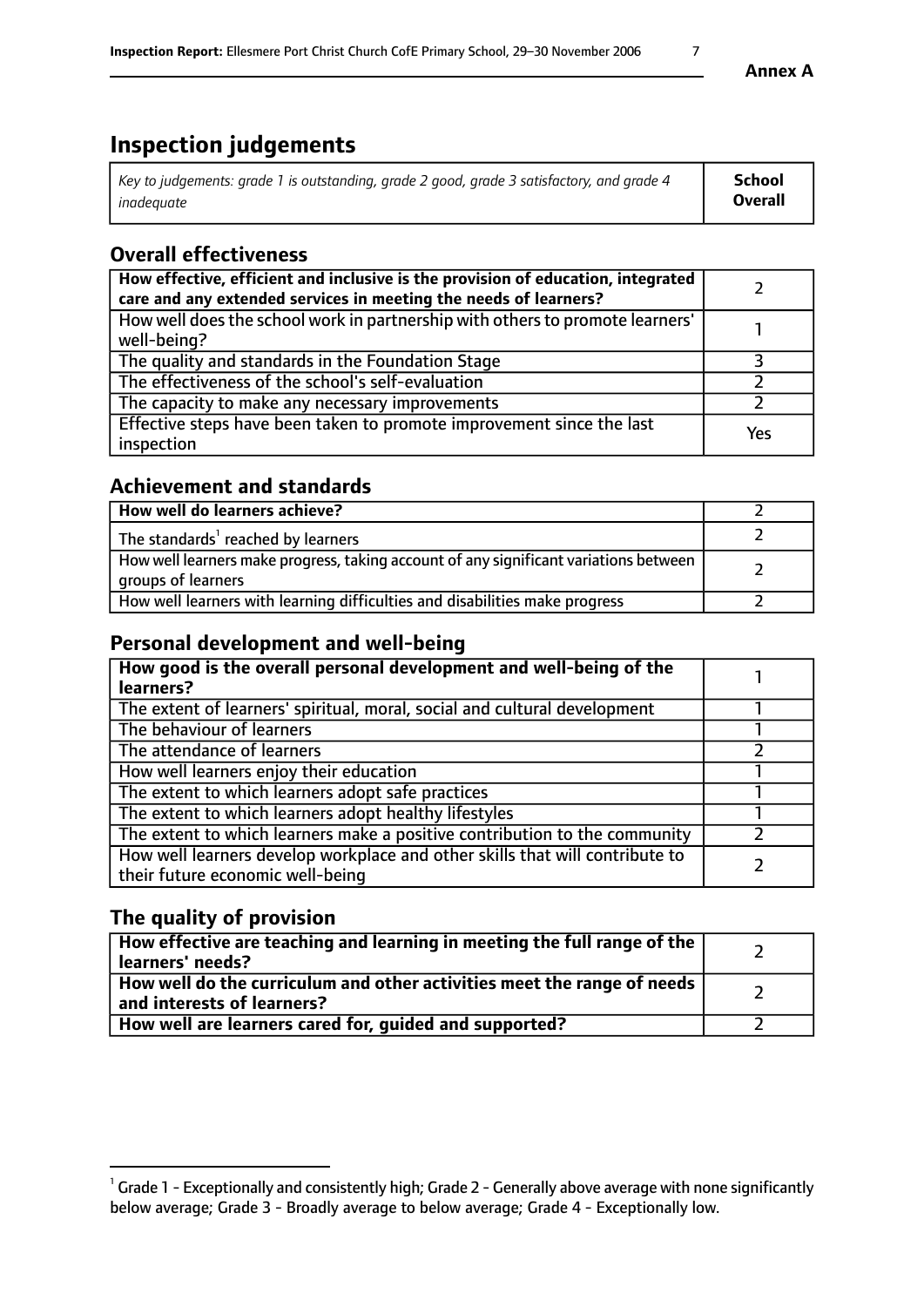# **Leadership and management**

| How effective are leadership and management in raising achievement<br>and supporting all learners?                                              |            |
|-------------------------------------------------------------------------------------------------------------------------------------------------|------------|
| How effectively leaders and managers at all levels set clear direction leading<br>to improvement and promote high quality of care and education |            |
| How effectively performance is monitored, evaluated and improved to meet<br>challenging targets                                                 |            |
| How well equality of opportunity is promoted and discrimination tackled so<br>that all learners achieve as well as they can                     |            |
| How effectively and efficiently resources, including staff, are deployed to<br>achieve value for money                                          | 7          |
| The extent to which governors and other supervisory boards discharge their<br>responsibilities                                                  |            |
| Do procedures for safeguarding learners meet current government<br>requirements?                                                                | <b>Yes</b> |
| Does this school require special measures?                                                                                                      | <b>No</b>  |
| Does this school require a notice to improve?                                                                                                   | No         |